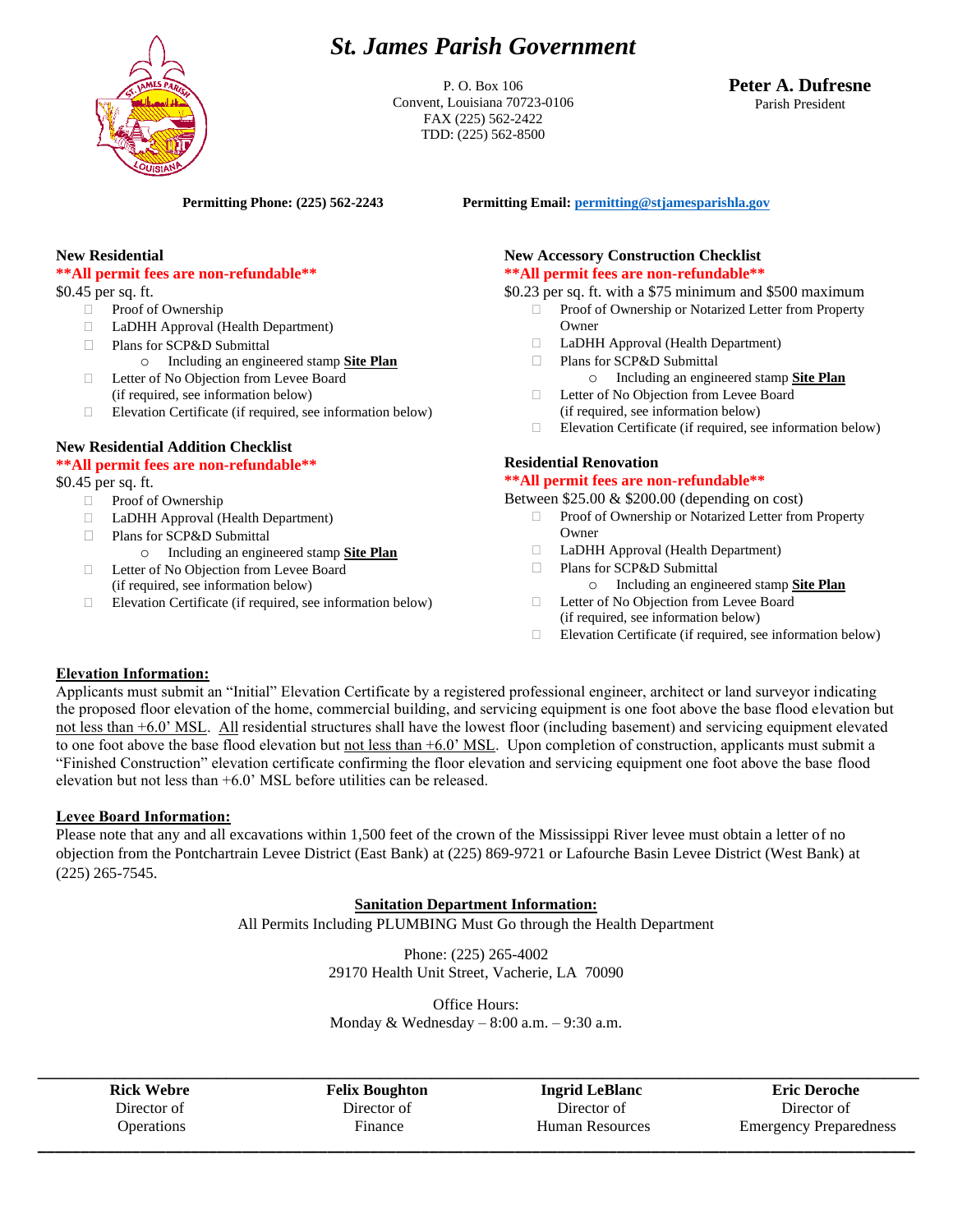| <b>Permitting Department</b><br><b>New Residential</b><br><b>Addition</b><br>Circle One: Construction<br>Accessory | <b>Renovation</b>               | <b>FOR OFFICE USE ONLY</b><br>DATE RECEIVED: ______________ |  |  |  |  |  |
|--------------------------------------------------------------------------------------------------------------------|---------------------------------|-------------------------------------------------------------|--|--|--|--|--|
| (STREET)                                                                                                           |                                 | (CITY, STATE)<br>(ZIP)                                      |  |  |  |  |  |
|                                                                                                                    |                                 |                                                             |  |  |  |  |  |
|                                                                                                                    | PROPERTY OWNER'S INFORMATION    |                                                             |  |  |  |  |  |
|                                                                                                                    |                                 |                                                             |  |  |  |  |  |
|                                                                                                                    |                                 |                                                             |  |  |  |  |  |
|                                                                                                                    |                                 |                                                             |  |  |  |  |  |
|                                                                                                                    | <b>APPLICANT'S INFORMATION</b>  |                                                             |  |  |  |  |  |
|                                                                                                                    |                                 |                                                             |  |  |  |  |  |
|                                                                                                                    |                                 |                                                             |  |  |  |  |  |
|                                                                                                                    |                                 |                                                             |  |  |  |  |  |
|                                                                                                                    | <b>CONTRACTOR'S INFORMATION</b> |                                                             |  |  |  |  |  |
|                                                                                                                    |                                 |                                                             |  |  |  |  |  |
|                                                                                                                    |                                 |                                                             |  |  |  |  |  |
|                                                                                                                    |                                 |                                                             |  |  |  |  |  |
|                                                                                                                    | STATE LIC#: ___________________ |                                                             |  |  |  |  |  |
|                                                                                                                    | STATE LIC#: ___________________ |                                                             |  |  |  |  |  |
|                                                                                                                    |                                 | $CR#$ :                                                     |  |  |  |  |  |
|                                                                                                                    |                                 | $CR#$ :                                                     |  |  |  |  |  |
| PROJECT DESCRIPTION:                                                                                               |                                 |                                                             |  |  |  |  |  |
|                                                                                                                    |                                 |                                                             |  |  |  |  |  |
|                                                                                                                    |                                 |                                                             |  |  |  |  |  |
|                                                                                                                    |                                 |                                                             |  |  |  |  |  |
| <b>PROJECT INCLUDES:</b> $\Box$ Plumbing $\Box$ Electrical $\Box$ Mechanical                                       |                                 |                                                             |  |  |  |  |  |

5800 Highway 44 Phone: (225) 562-2243 P.O. Box 106 Email: permitting@stjamesparishla.gov